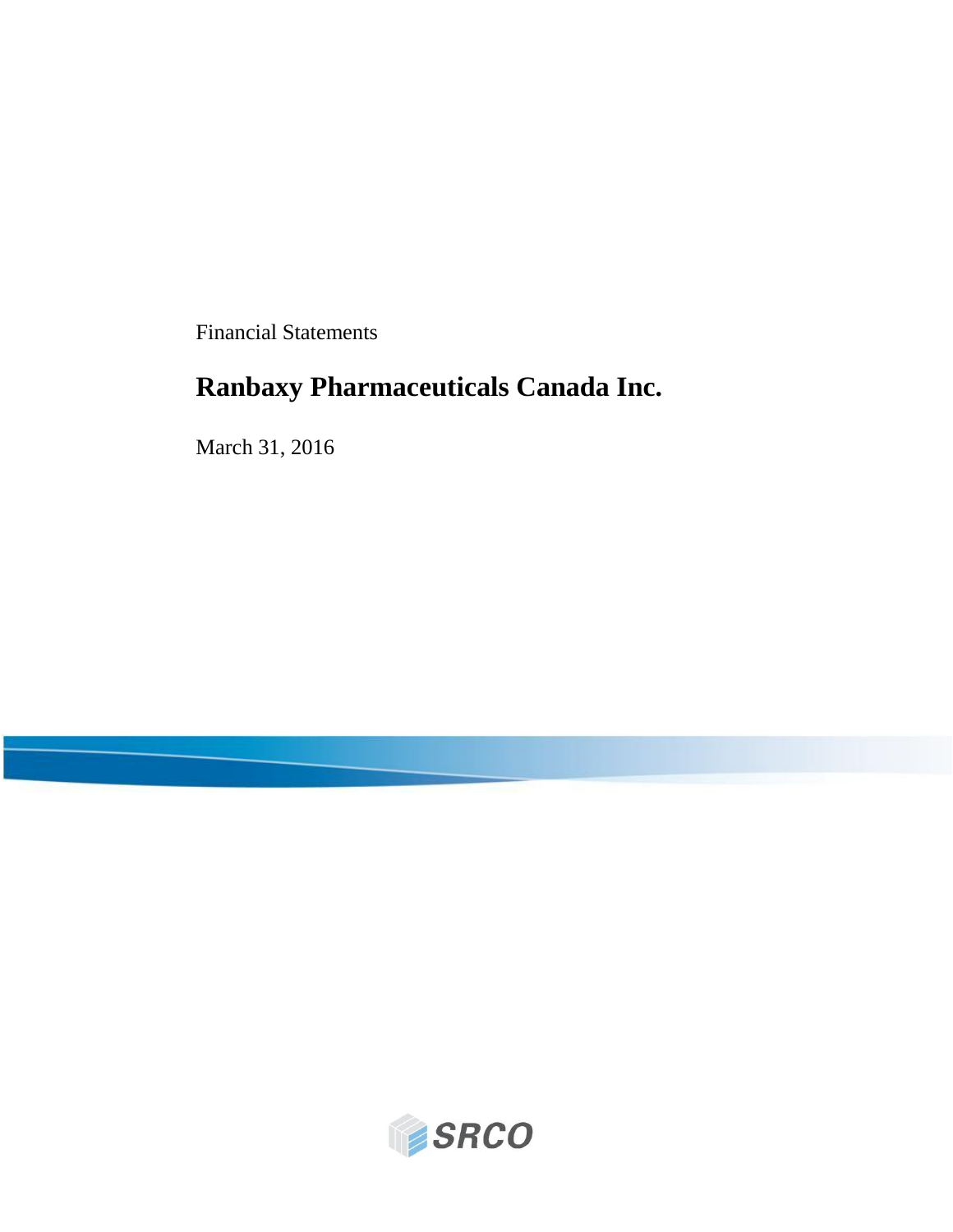March 31, 2016

## Table of contents

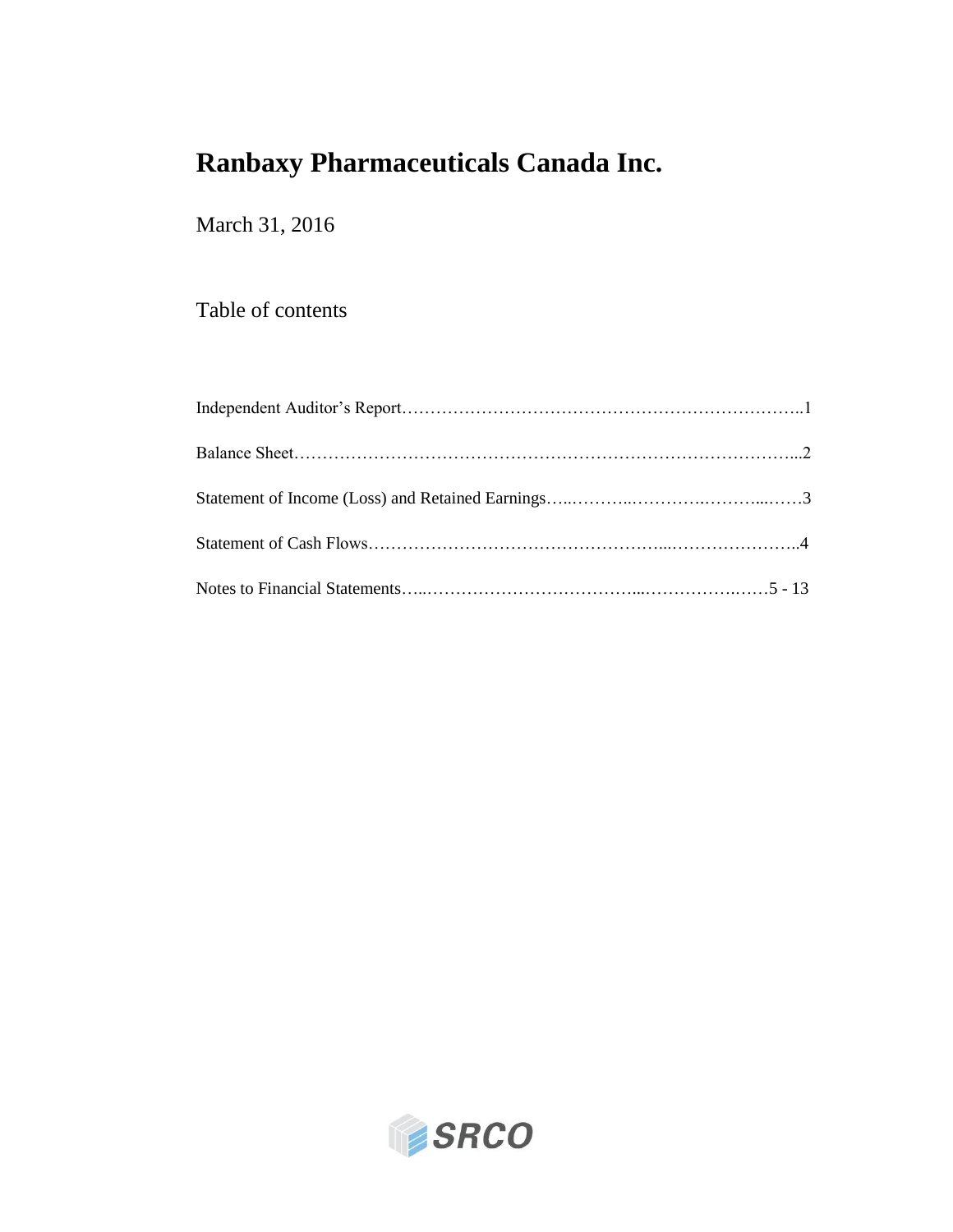

**SRCO Professional Corporation Chartered Professional Accountants Licensed Public Accountants** Park Place Corporate Centre 15 Wertheim Court, Suite 409 Richmond Hill, ON L4B 3H7 Tel: 905 882 9500 & 416 671 7292 Fax: 905 882 9580 Email: info@srco.ca www.srco.ca

#### **INDEPENDENT AUDITOR'S REPORT**

#### **To the Shareholder of Ranbaxy Pharmaceuticals Canada Inc.**

We have audited the accompanying financial statements of **Ranbaxy Pharmaceuticals Canada Inc.** (the "Company"), which comprise the balance sheet as at March 31, 2016, and the statements of income (loss) and retained earnings and cash flows for the year then ended, and a summary of significant accounting policies and other explanatory information.

#### *Management's Responsibility for the Financial Statements*

Management is responsible for the preparation and fair presentation of these financial statements in accordance with Canadian accounting standards for private enterprises, and for such internal control as management determines is necessary to enable the preparation of financial statements that are free from material misstatement, whether due to fraud or error.

#### *Auditor's Responsibility*

Our responsibility is to express an opinion on these financial statements based on our audit. We conducted our audit in accordance with Canadian generally accepted auditing standards. Those standards require that we comply with ethical requirements and plan and perform the audit to obtain reasonable assurance about whether the financial statements are free from material misstatement.

An audit involves performing procedures to obtain audit evidence about the amounts and disclosures in the financial statements. The procedures selected depend on the auditor's judgment, including the assessment of the risks of material misstatement of the financial statements, whether due to fraud or error. In making those risk assessments, the auditor considers internal control relevant to the entity's preparation and fair presentation of the financial statements in order to design audit procedures that are appropriate in the circumstances, but not for the purpose of expressing an opinion on the effectiveness of the entity's internal control. An audit also includes evaluating the appropriateness of accounting policies used and the reasonableness of accounting estimates made by management, as well as evaluating the overall presentation of the financial statements.

We believe that the audit evidence we have obtained is sufficient and appropriate to provide a basis for our audit opinion.

#### *Opinion*

In our opinion, the financial statements present fairly, in all material respects, the financial position of Ranbaxy Pharmaceuticals Canada Inc. as at March 31, 2016, and the results of its operations and its cash flows for the year then ended in accordance with Canadian accounting standards for private enterprises.

The financial statements of Ranbaxy Pharmaceuticals Canada Inc. for the year ended March 31, 2015 were audited by another auditor who expressed an unmodified opinion on those statements on April 15, 2015.

> CHARTERED PROFESSIONAL ACCOUNTANTS Authorized to practise public accounting by the Chartered Professional Accountants of Ontario

Richmond Hill, Ontario

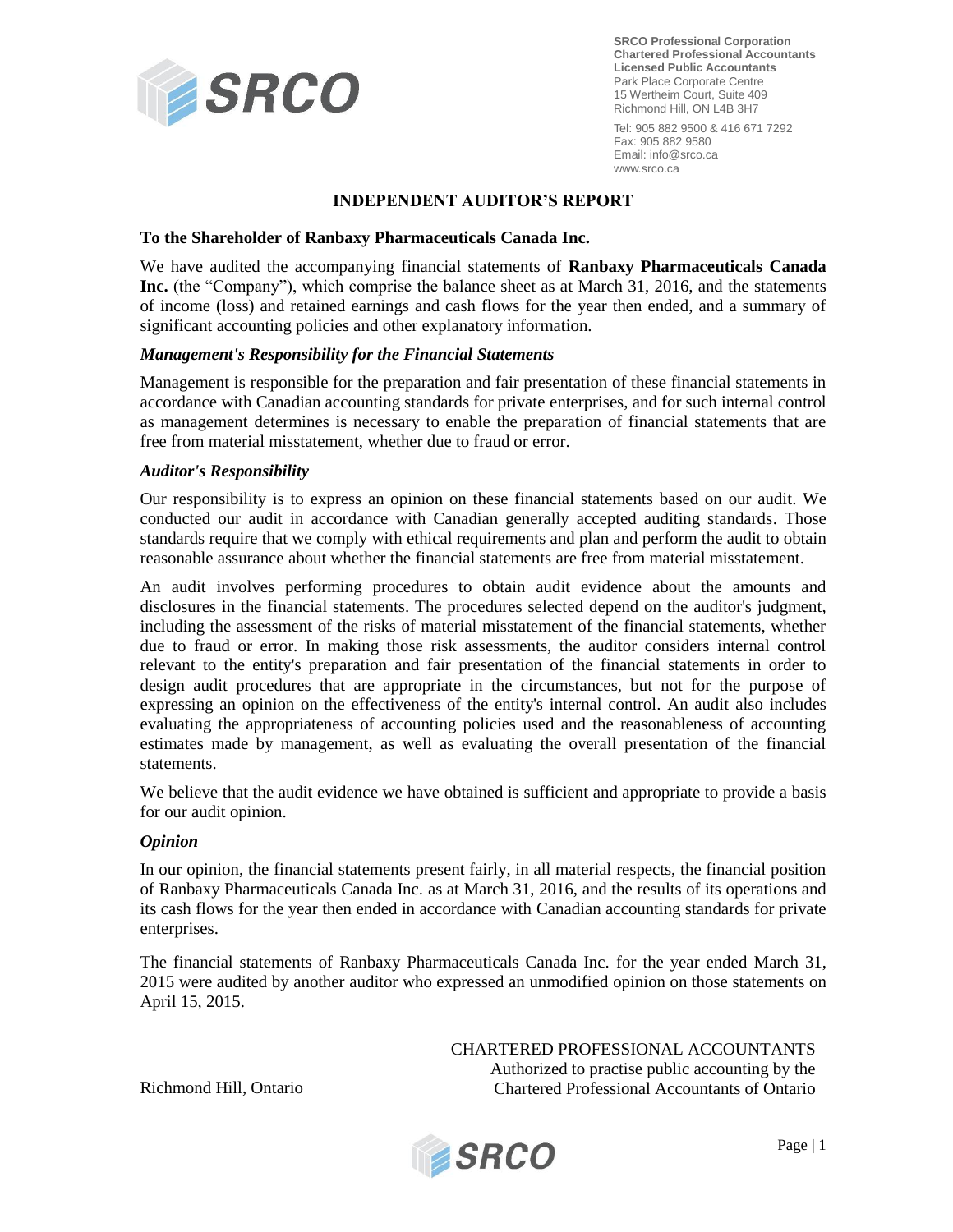

**SRCO Professional Corporation Chartered Professional Accountants Licensed Public Accountants** Park Place Corporate Centre 15 Wertheim Court, Suite 409 Richmond Hill, ON L4B 3H7

Tel: 905 882 9500 & 416 671 7292 Fax: 905 882 9580 Email: info@srco.ca www.srco.ca

April 15, 2016

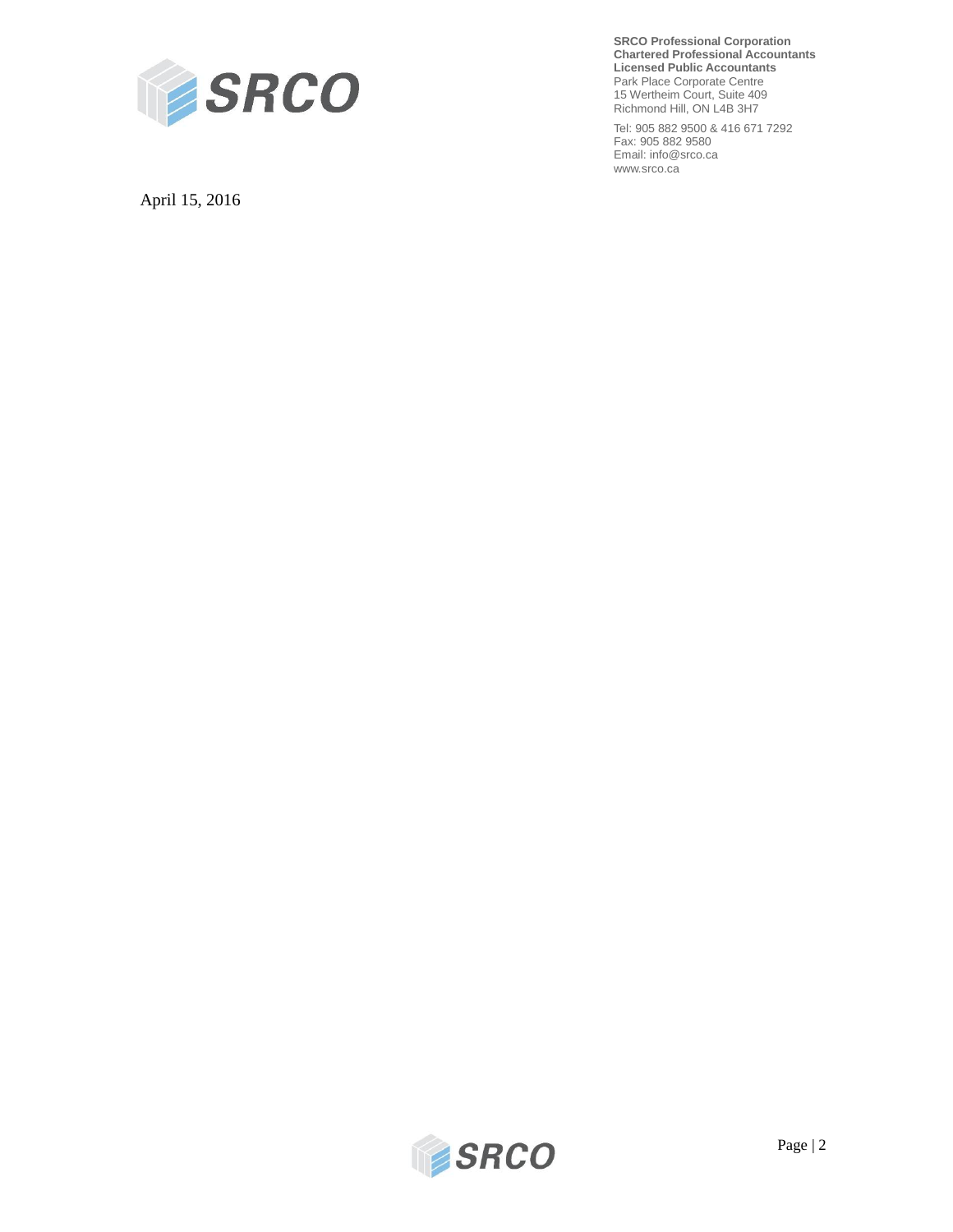## **BALANCE SHEET**

As at March 31, 2016

|                                                                     | 2016       | 2015<br>\$ |
|---------------------------------------------------------------------|------------|------------|
|                                                                     |            |            |
| <b>ASSETS</b>                                                       |            |            |
| <b>Current</b>                                                      |            |            |
| Cash                                                                | 6,022,088  | 1,505,375  |
| Short term investments (Note $3$ )                                  |            | 25,000     |
| Accounts receivable - trade, net of allowance of \$2,851,948 (2015: |            |            |
| $$1,936,193)$ (Note 8)                                              | 8,204,580  | 8,653,557  |
| Inventories (Note 4)                                                | 13,573,309 | 19,559,304 |
| Prepaid expenses and deposits                                       | 155,439    | 203,639    |
| Government remittances receivable                                   | 491,241    | 600,122    |
| Income taxes recoverable                                            |            | 540,000    |
|                                                                     | 28,446,657 | 31,086,997 |
| Property and equipment (Note 5)                                     | 46,733     | 102,887    |
|                                                                     | 28,493,390 | 31,189,884 |
| <b>LIABILITIES AND SHAREHOLDER'S EQUITY</b>                         |            |            |
| <b>LIABILITIES</b>                                                  |            |            |
| <b>Current</b>                                                      |            |            |
| Accounts payable and accrued liabilities (Note 8)                   | 20,389,909 | 24,676,019 |
| <b>SHAREHOLDER'S EQUITY</b>                                         |            |            |
| Share capital (Note 6)                                              | 2,250,100  | 2,250,100  |
| Retained earnings                                                   | 5,853,381  | 4,263,765  |
|                                                                     | 8,103,481  | 6,513,865  |
|                                                                     | 28,493,390 | 31,189,884 |
|                                                                     |            |            |

Contingencies *(Note 11)*

*See accompanying notes*

On behalf of the Board:

Director

Director

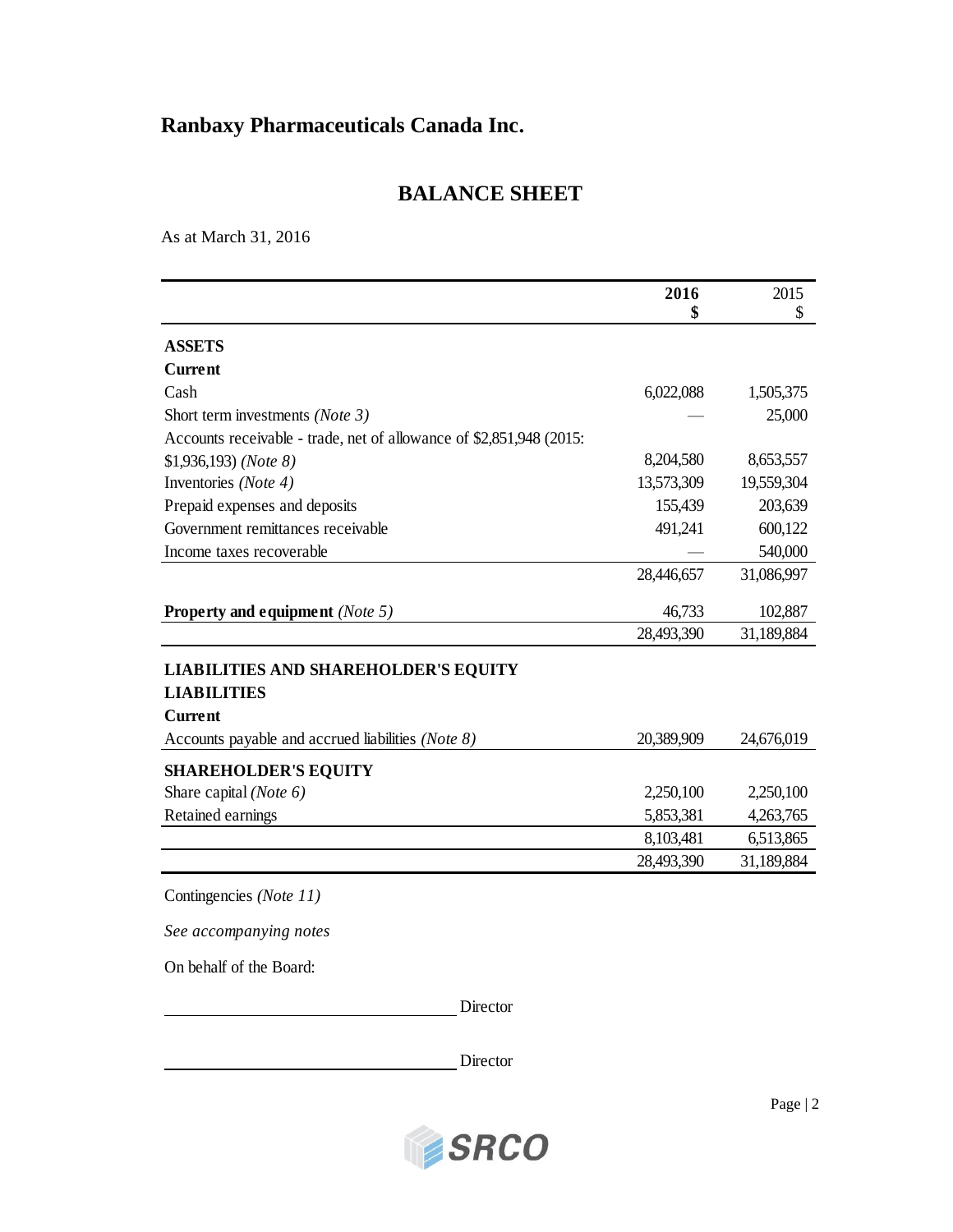## **STATEMENT OF INCOME (LOSS) AND RETAINED EARNINGS**

Year ended March 31, 2016

|                                                       | 2016            | 2015          |
|-------------------------------------------------------|-----------------|---------------|
|                                                       | \$              | \$            |
| Revenue                                               |                 |               |
| <b>Sales</b>                                          | 149,909,245     | 157,028,900   |
| <b>Customer</b> rebates                               | (102, 012, 830) | (108,952,057) |
| <b>Net sales</b>                                      | 47,896,415      | 48,076,843    |
| Cost of sales                                         | 33,521,428      | 39,321,130    |
| <b>Gross profit</b>                                   | 14,374,987      | 8,755,713     |
|                                                       |                 |               |
| <b>Expenses</b>                                       |                 |               |
| Selling, general and administrative ( <i>Note 8</i> ) | 12,500,869      | 13,739,296    |
| Interest and bank charges                             | 15,867          | 17,229        |
| Interest income                                       | (57,001)        | (91,559)      |
| Foreign exchange loss                                 | 269,482         | 784,311       |
| Amortization                                          | 56,154          | 61,438        |
|                                                       | 12,785,371      | 14,510,715    |
|                                                       |                 |               |
| Income (loss) before income tax                       | 1,589,616       | (5,755,002)   |
|                                                       |                 |               |
| <b>Recovery of income taxes</b>                       |                 |               |
| Current (Note 9)                                      |                 |               |
| Future (Note 9)                                       |                 | 530,058       |
|                                                       |                 | 530,058       |
| Net income (loss)                                     | 1,589,616       | (6,285,060)   |
| Retained earnings, beginning of year                  | 4,263,765       | 10,548,825    |
| Retained earnings, end of year                        | 5,853,381       | 4,263,765     |

*See accompanying notes*

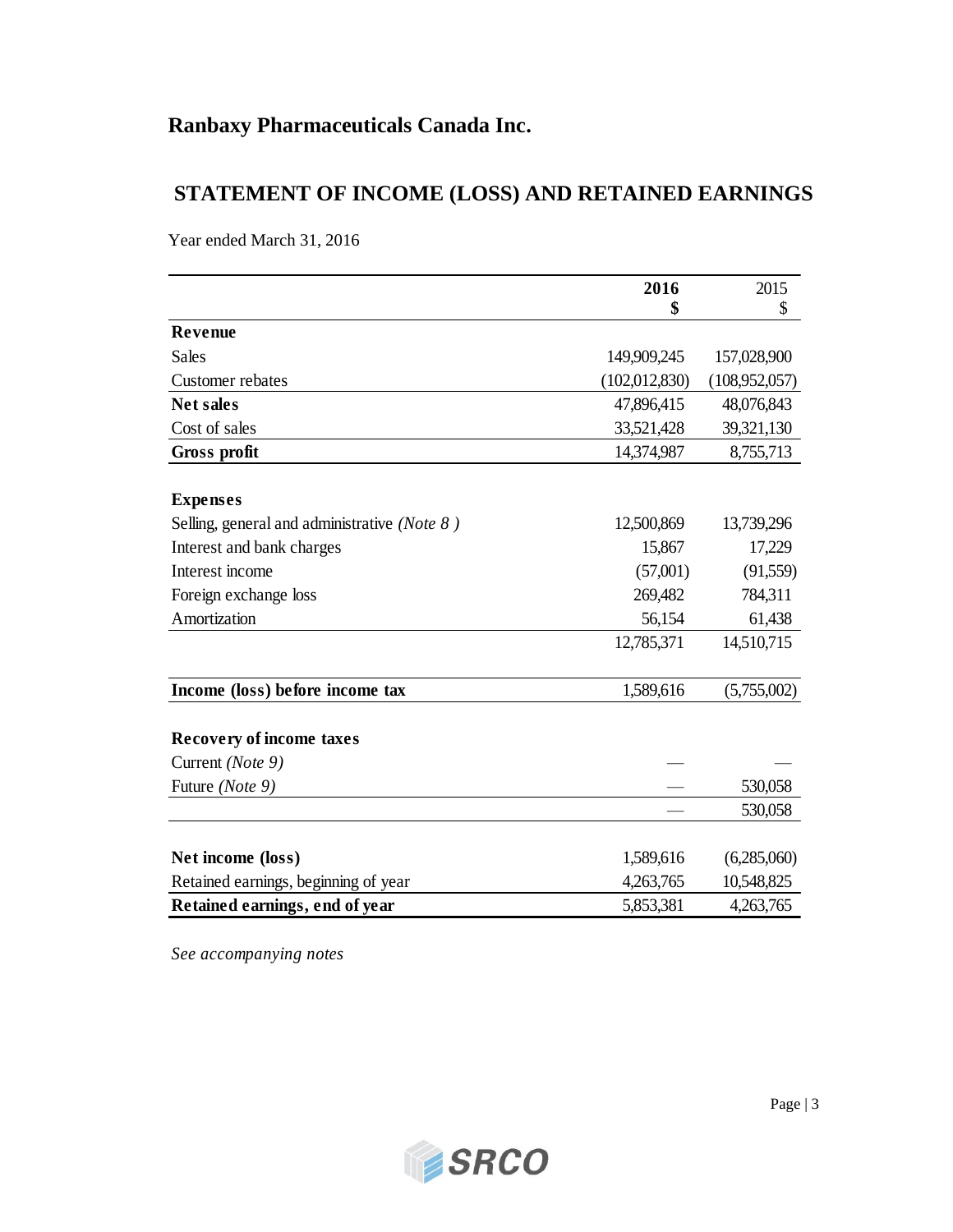## **STATEMENT OF CASH FLOWS**

Year ended March 31, 2016

|                                                              | 2016<br>\$  | 2015<br>\$  |
|--------------------------------------------------------------|-------------|-------------|
| <b>OPERATING ACTIVITIES</b>                                  |             |             |
| Net income (loss)                                            | 1,589,616   | (6,285,060) |
| Add (deduct) items not involving cash                        |             |             |
| Amortization                                                 | 56,154      | 61,438      |
|                                                              |             |             |
| Future income taxes                                          |             | 530,058     |
|                                                              | 1,645,770   | (5,693,564) |
| Net change in non-cash working capital                       |             |             |
| balances related to operations                               |             |             |
| Accounts and other receivables                               | 582,858     | 625,850     |
| Inventories                                                  | 5,985,995   | 560,722     |
| Prepaid expenses and deposits                                | 48,200      | 291,594     |
| Income taxes recoverable                                     | 540,000     | 2,551,461   |
| Accounts payable and accrued liabilities                     | (4,286,110) | 1,652,805   |
| Net change in non-cash items related to operating activities | 4,516,713   | (11, 132)   |
|                                                              |             |             |
| <b>INVESTING ACTIVITIES</b>                                  |             |             |
| Purchase of property and equipment                           |             | (30, 849)   |
| Net cash used in investing activities                        |             | (30, 849)   |
| Net increase/(decrease) in cash during the year              | 4,516,713   | (41,981)    |
| Cash, beginning of year                                      | 1,505,375   | 1,547,356   |
| Cash, end of year                                            | 6,022,088   | 1,505,375   |

*See accompanying notes*

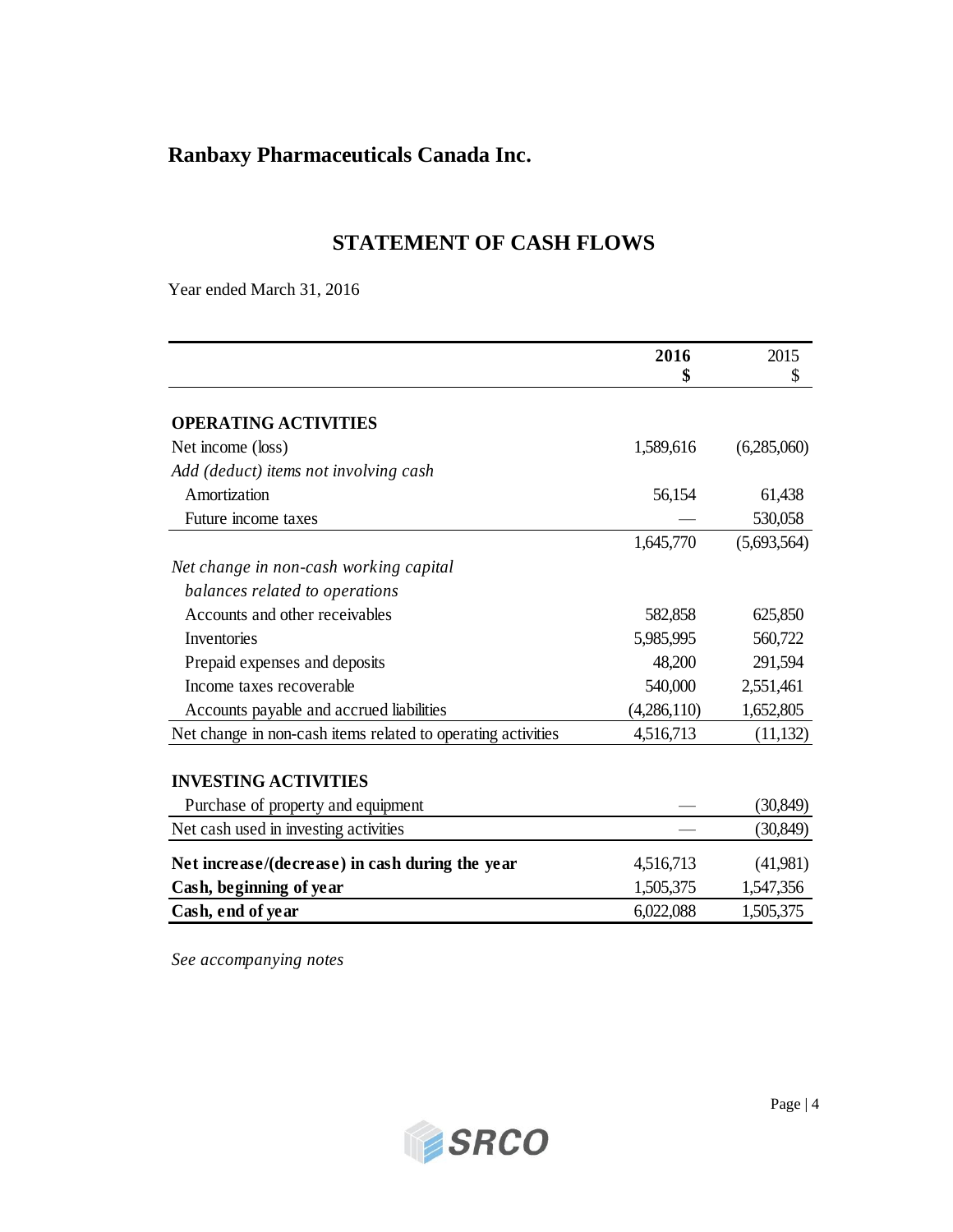## **NOTES TO FINANCIAL STATEMENTS**

#### March 31, 2016

### **1. DESCRIPTION OF BUSINESS**

Ranbaxy Pharmaceuticals Canada Inc. (the "Company") was incorporated under the laws of the Province of Ontario on December 12, 2002. It is ultimately a wholly owned subsidiary of Sun Pharmaceutical Industries (the "Parent"). The Company's main activity is marketing and distribution of pharmaceutical products.

### **2. SUMMARY OF SIGNIFICANT ACCOUNTING POLICIES**

These financial statements have been prepared in accordance with Canadian accounting standards for private enterprises and include the following significant accounting policies:

#### **Cash and short term investments**

Cash includes cash on hand and balances held in a financial institution.

Short term investments consist of investments with a maturity greater than 90 days.

#### **Revenue recognition**

Revenue from the sale of products is recognized when significant risk and rewards in respect to ownership of the products have been passed to the customer, and when the following criteria have been met:

- persuasive evidence of an arrangement exists;
- there are no significant obligations remaining;
- the price is fixed and determinable; and
- collectability is reasonably assured

Allowances for sales discounts and estimates for charge-backs are recorded net of revenue as customer rebates.

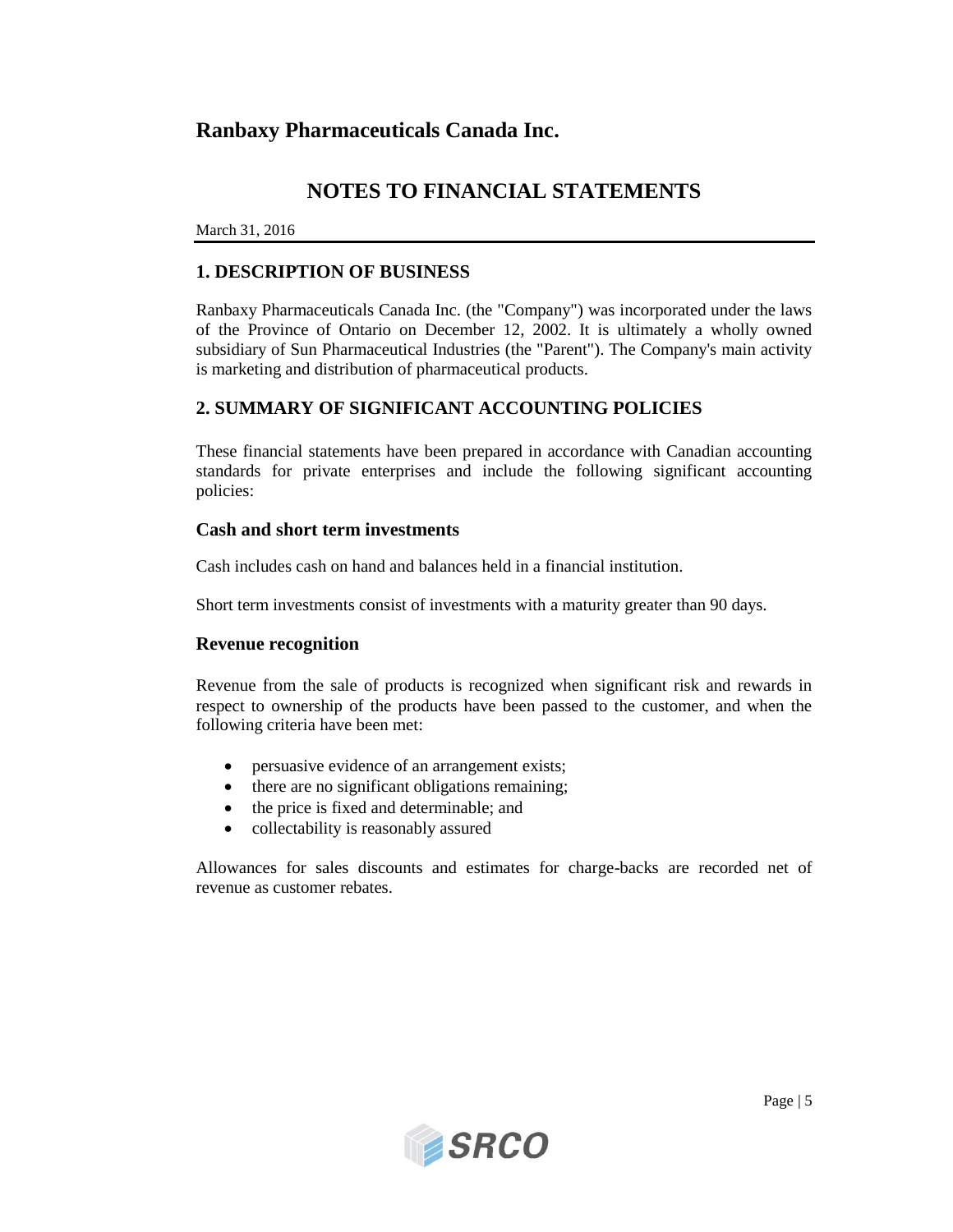## **NOTES TO FINANCIAL STATEMENTS**

March 31, 2016

### **2. SUMMARY OF SIGNIFICANT ACCOUNTING POLICIES (Continued)**

#### **Inventories**

Inventories, comprising of finished goods, are measured at the lower of cost and net realizable value. Cost is determined on a moving average basis. The cost of inventories includes freight and any other directly attributable costs. Net realizable value is determined on a basis of estimated selling prices, less costs necessary to make the sale. When circumstances which previously caused inventories to be written down below cost no longer exist, the previous impairment is reversed.

#### **Property and equipment**

Property and equipment are initially recorded at cost. Amortization is provided using the straight-line method at rates intended to amortize the cost of assets over their estimated useful lives.

**Method Rate**

|                        | Method        | Rate         |
|------------------------|---------------|--------------|
| Furniture and fixtures | straight-line | $5-10$ years |
| Office equipment       | straight-line | $3-10$ years |

#### **Impairment of long-lived assets**

Long-lived assets consist of property and equipment. Long-lived assets held for use are measured and amortized as described in the applicable accounting policies.

The Company performs impairment testing on long-lived assets held for use whenever events or changes in circumstances indicate that the carrying amount of an asset, or group of assets, may not be recoverable. The carrying amount of a long-lived asset is not recoverable if the carrying amount exceeds the sum of the undiscounted future cash flows from its use and disposal. If the carrying amount is not recoverable, impairment is then measured as the amount by which the asset's carrying amount exceeds its fair value. Fair value is measured using prices for similar items. Any impairment is included in net income (loss) for the year.

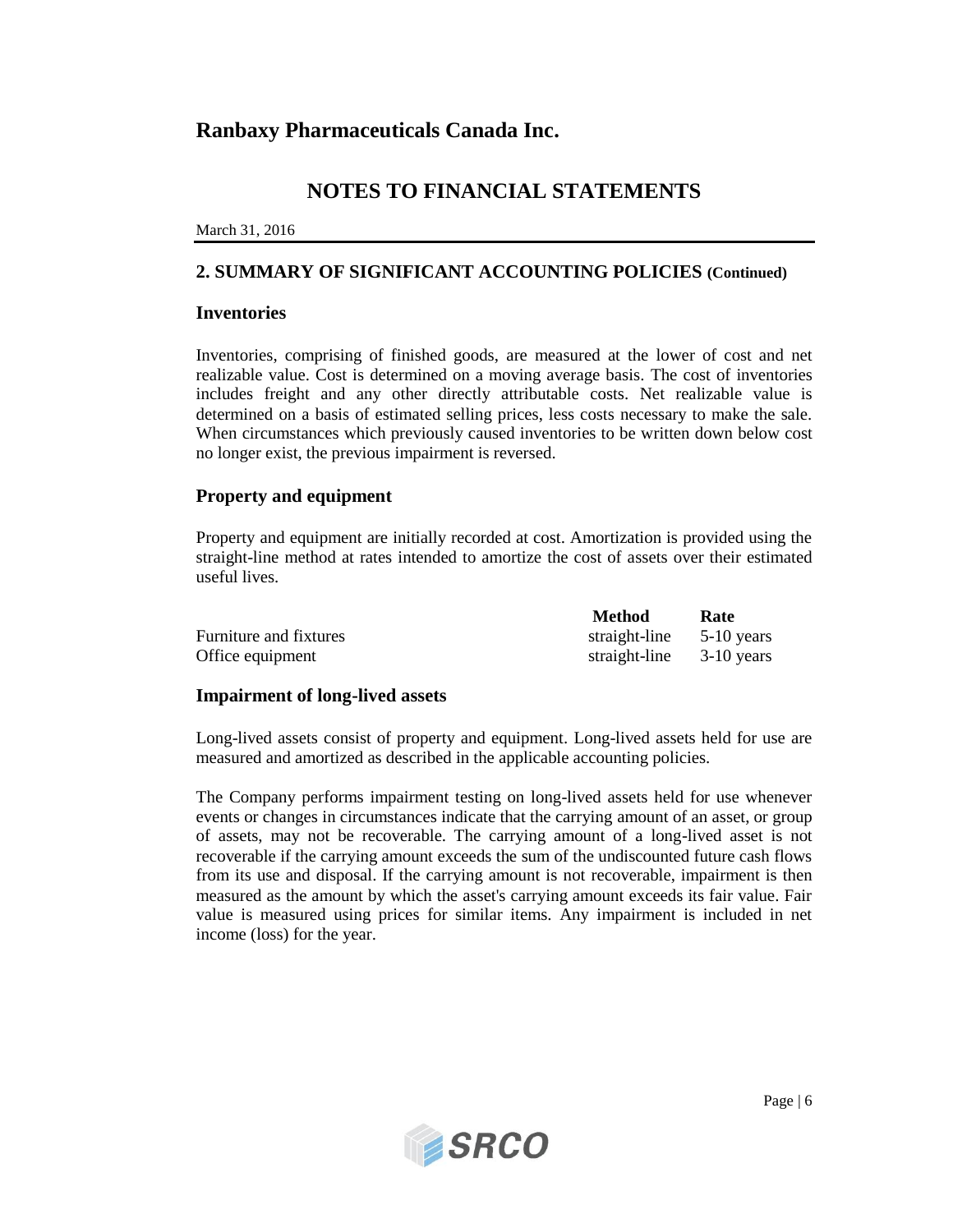## **NOTES TO FINANCIAL STATEMENTS**

March 31, 2016

#### **2. SUMMARY OF SIGNIFICANT ACCOUNTING POLICIES (Continued)**

#### **Income taxes**

The Company accounts for income taxes using the future income taxes method. Under this method, future income tax assets and liabilities are recorded based on temporary differences between the carrying amount of balance sheet items and their corresponding tax bases. In addition, the future benefits of income tax assets, including unused tax losses, are recognized, subject to a valuation allowance, to the extent that it is more likely than not that such future benefits will ultimately be realized. Future income tax assets and liabilities are measured using substantively enacted tax rates and laws expected to apply when the tax liabilities or assets are to be either settled or realized.

#### **Foreign currency translation**

These financial statements have been presented in Canadian dollars, the functional currency of the Company's operations.

Transaction amounts denominated in foreign currencies are translated into their Canadian dollar equivalents at exchange rates prevailing at the transaction dates. Carrying values of monetary assets and liabilities reflect the exchange rates at the balance sheet date. Gains and losses on translation or settlement are included in the determination of net income (loss) for the current period.

#### **Measurement uncertainty**

The preparation of financial statements in conformity with Canadian accounting standards for private enterprises requires management to make estimates and assumptions that affect the reported amounts of assets and liabilities and disclosure of contingent assets and liabilities at the date of the financial statements, and the reported amounts of revenues and expenses during the reporting period.

Accounts receivable are stated after evaluation as to their collectability and an appropriate allowance for doubtful accounts is provided where considered necessary. Provisions are made for slow moving and obsolete inventory. Amortization is based on the estimated useful lives of property and equipment. Accounts payable and accrued liabilities include certain estimates.

These estimates and assumptions are reviewed periodically and, as adjustments become necessary they are reported in net loss in the year in which they become known. Actual results could differ from these estimates.

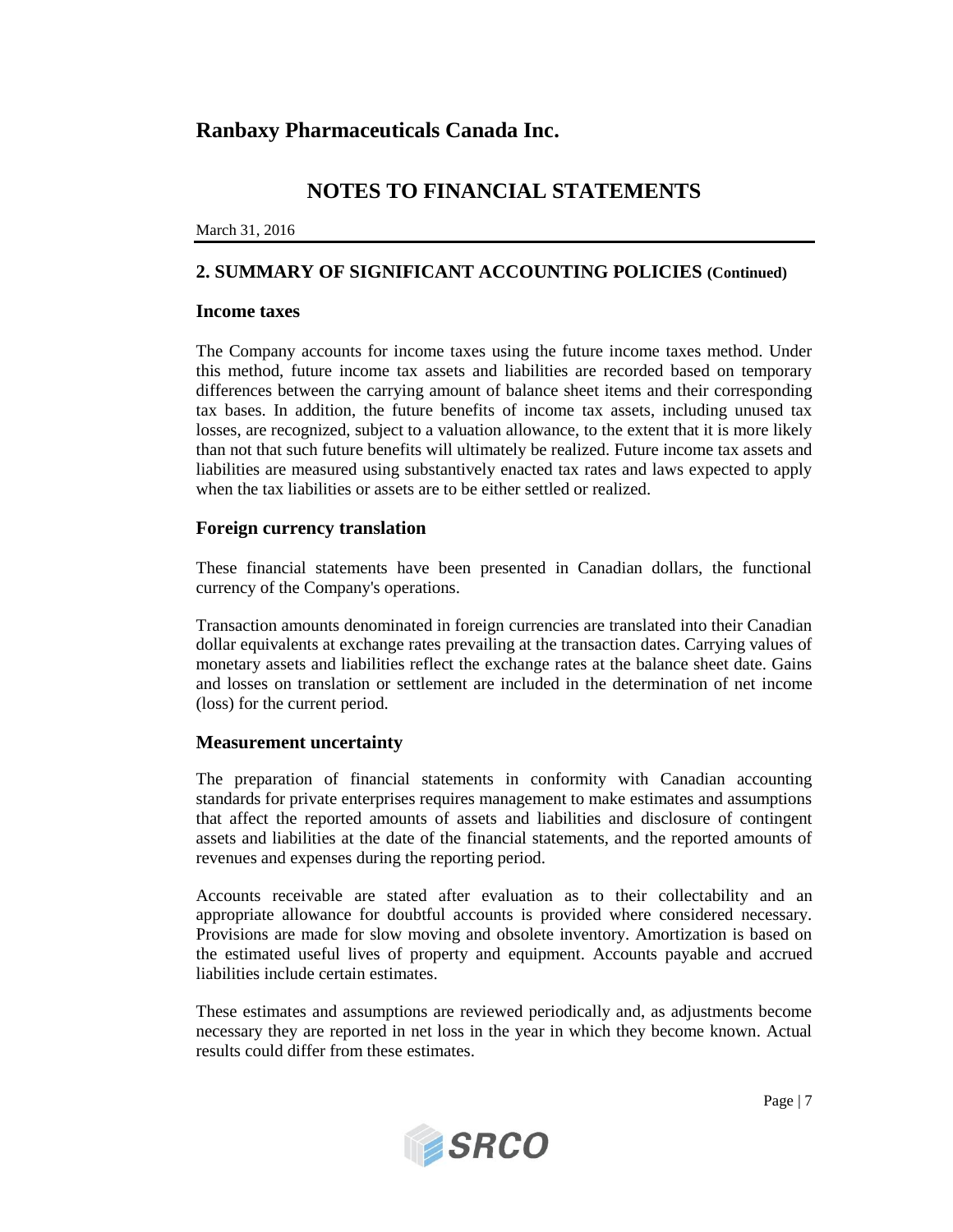## **NOTES TO FINANCIAL STATEMENTS**

March 31, 2016

#### **2. SUMMARY OF SIGNIFICANT ACCOUNTING POLICIES (Continued)**

#### **Financial instruments**

The Company initially measures all its financial assets and liabilities at fair value.

The Company subsequently measures all its financial assets and financial liabilities at cost or amortized cost.

Financial assets measured at cost or amortized cost includes cash, short term investments, and accounts receivable.

Financial liabilities measured at cost or amortized cost includes accounts payable and accrued liabilities.

#### **Impairment of financial instruments**

Financial assets measured at cost are tested for impairment when there are indicators of impairment. The amount of the write-down is recognized in net income. The previously recognized impairment loss may be reversed to the extent of the impairment, directly or by adjusting the allowance account, provided it is no greater than the amount that would have been reported at the date of the reversal had the impairment not been recognized previously. The amount of the reversal is recognized in net income.

#### **3. SHORT TERM INVESTMENTS**

Short term investments consist of a Guaranteed Investment Certificate (GIC) which was redeemable on May 28, 2017. The Company redeemed the GIC during the year. The GIC carried an interest rate of 2% per annum.

#### **4. INVENTORIES**

|                        | 2016        | 2015        |
|------------------------|-------------|-------------|
|                        |             |             |
| Finished goods         | 19,288,147  | 27,899,041  |
| Inventory obsolescence | (5,714,838) | (8,339,737) |
|                        | 13,573,309  | 19,559,304  |

The cost of inventories recognized as an expense and included in the cost of sales was \$33,179,826 (2015 - \$38,454,134).

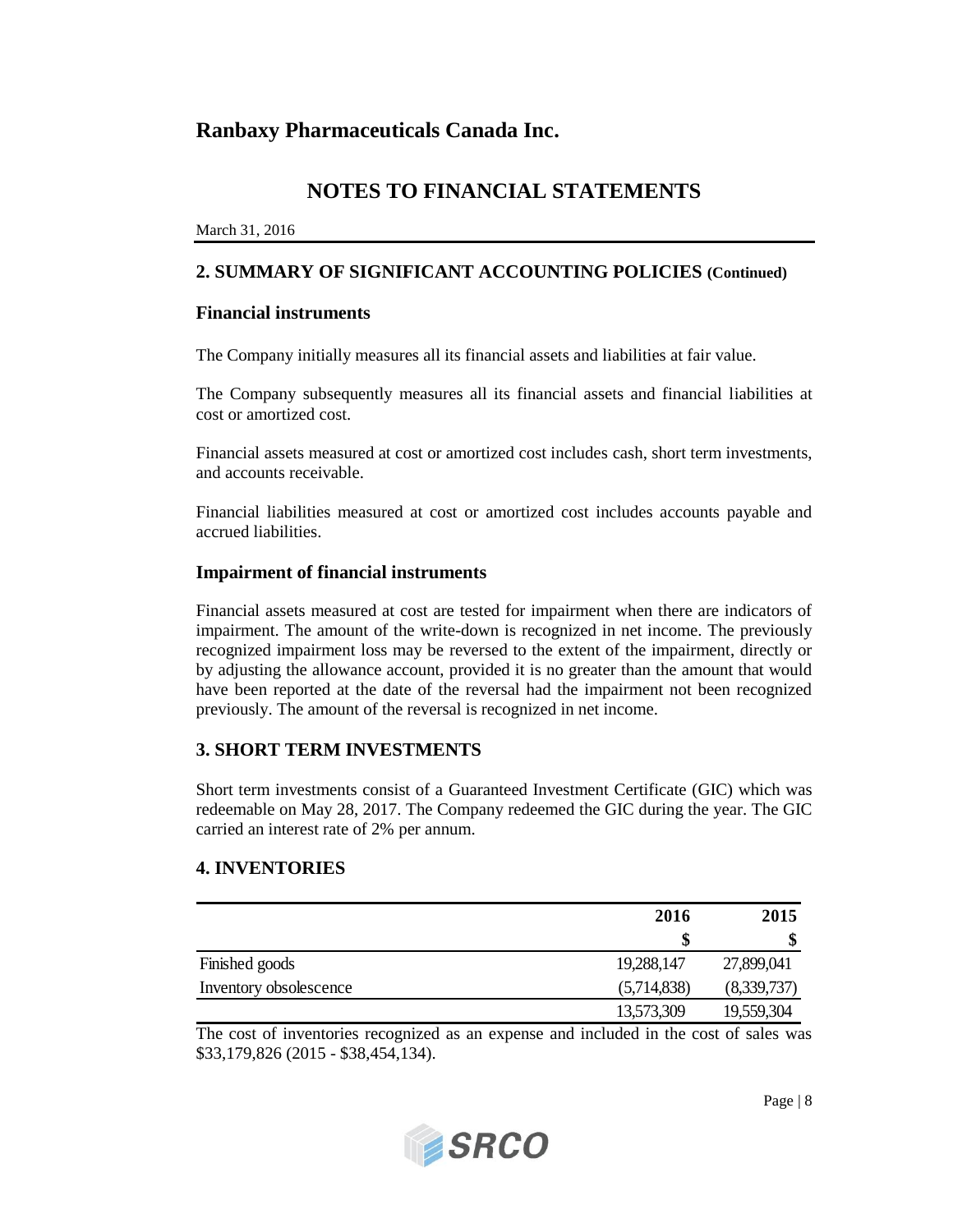## **NOTES TO FINANCIAL STATEMENTS**

March 31, 2016

#### **5. PROPERTY AND EQUIPMENT**

Property and equipment consist of the following:

|                        |         | <b>Accumulated</b> | <b>2016 Net</b> | <b>2015 Net</b> |
|------------------------|---------|--------------------|-----------------|-----------------|
|                        | Cost    | amortization       | book value      | book value      |
|                        |         |                    |                 |                 |
| Furniture and fixtures | 310,144 | (303,306)          | 6,838           | 33,682          |
| Office equipment       | 517,078 | (477, 183)         | 39,895          | 69,205          |
|                        | 827,222 | (780, 489)         | 46,733          | 102,887         |

#### **6. SHARE CAPITAL**

Share capital consists of the following:

|                                     | 2016      | 2015      |
|-------------------------------------|-----------|-----------|
| Authorized: unlimited common shares |           |           |
| Issued and outstanding              |           |           |
| 2,250,100 Common shares             | 2,250,100 | 2,250,100 |

#### **7. EMPLOYEE FUTURE BENEFITS**

The Company participates in a registered savings plan covering substantially all eligible employees. The plan allows for employees to contribute up to 18% of their annual earnings to the plan subject to the statutory limits imposed by the tax authorities. The Company makes optional contributions of up to 4.5% of the annual earnings of the employees. After two years of service, the employees are fully vested with their share of the Company's contributions.

Contributions expensed by the Company during the year were \$77,734 (2015 - \$122,125).

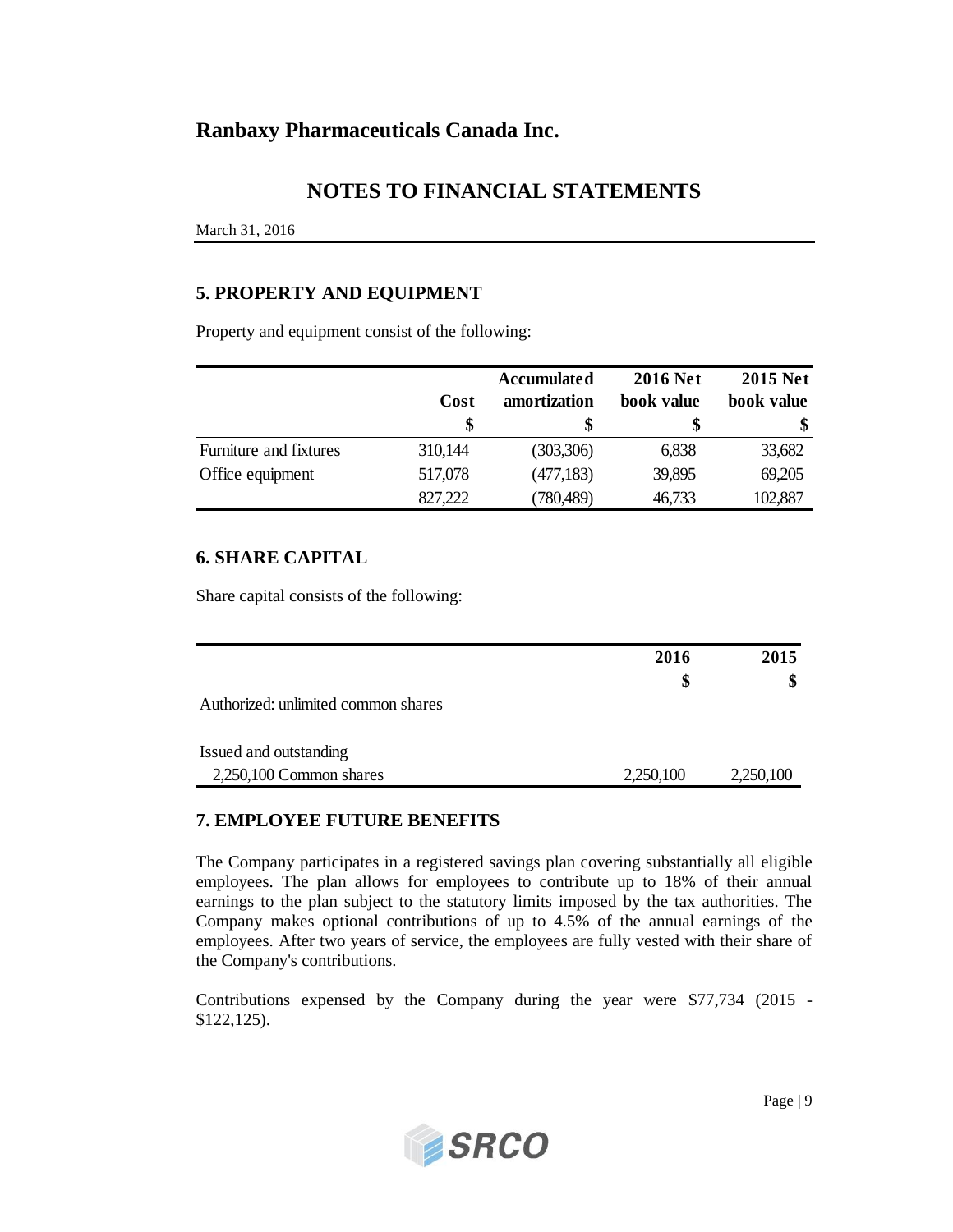## **NOTES TO FINANCIAL STATEMENTS**

March 31, 2016

#### **8. RELATED PARTY TRANSACTIONS**

Included in accounts receivable for the current year is \$398,406 (2015 - \$0) owing from the Parent Company.

Included in accounts payable for the current year is \$0 (2015 - \$2,295,828) owed to the Parent and \$7,727,007 (2015 - \$4,854,457) owed to a subsidiary of the Parent.

Included in cost of sales for the current year are \$13,065,755 (2015 - \$18,086,028) in purchases from the Parent and \$3,139,720 (2015 - \$3,126,257) from a subsidiary of the Parent.

Included in sales for the current year are \$18,138 (2015 - \$24,991) in sample sales to the Parent.

Included in selling, general and administrative expenses for the current year are \$1,309,276 (2015 - \$1,968,823) in management and service fees paid to a subsidiary of the Parent.

These transactions were in the normal course of operations and measured at the exchange amount, which is the amount of consideration established and agreed to by the related parties.

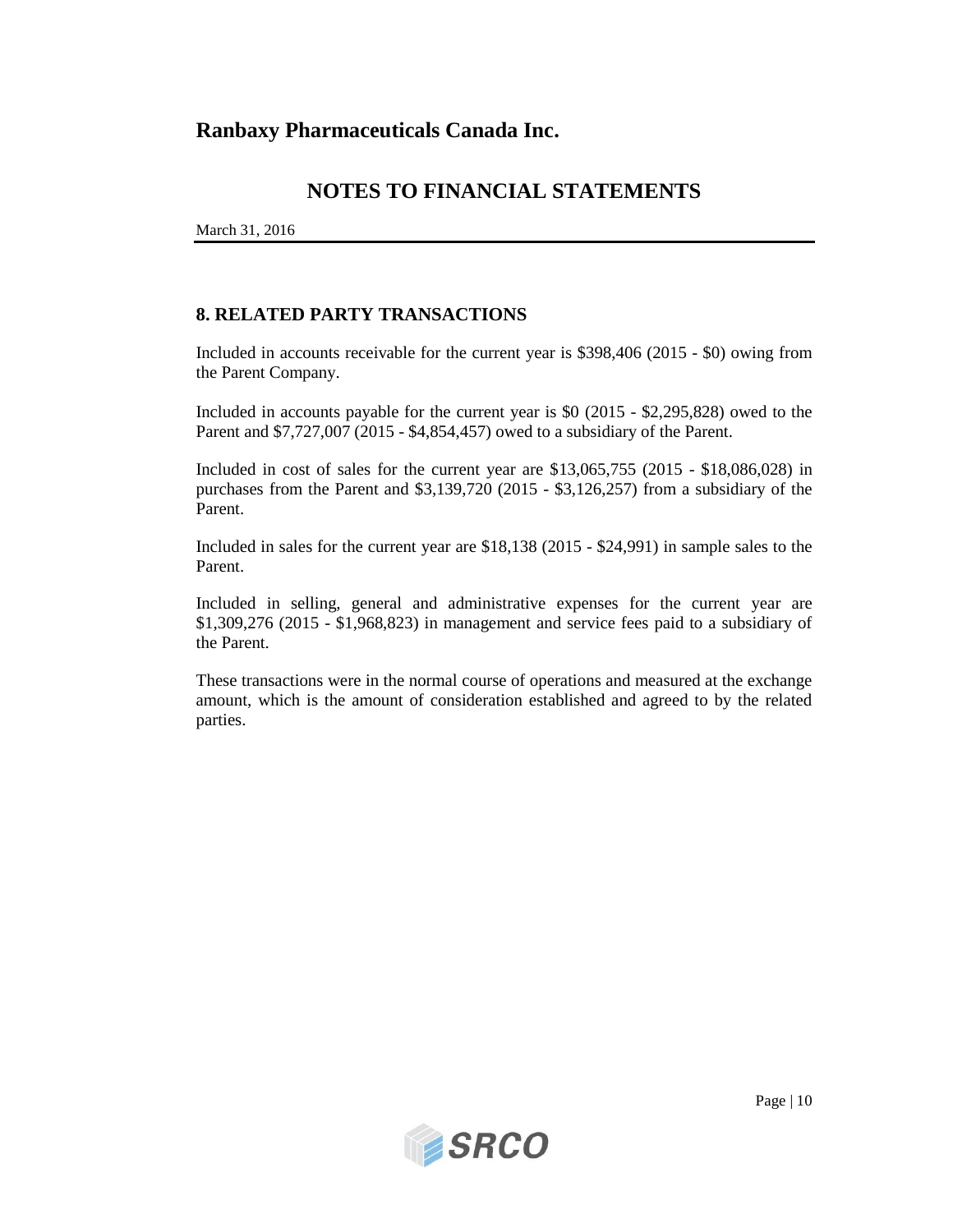## **NOTES TO FINANCIAL STATEMENTS**

March 31, 2016

#### **9. INCOME TAXES**

Future income taxes represent the future benefits of temporary differences between tax and accounting bases of assets and liabilities consisting of:

|                                   | March 31,<br>2016 | March 31,<br>2015 |  |
|-----------------------------------|-------------------|-------------------|--|
|                                   |                   |                   |  |
|                                   | \$                | \$                |  |
| Future income taxes - current     |                   |                   |  |
| Reserves on accounts receivable   |                   |                   |  |
| not deductible for income taxes   | 755,766           | 513,091           |  |
| Future income taxes - long term   |                   |                   |  |
| Excess of carrying value over tax |                   |                   |  |
| basis of property and equipment   | 3,221             | 10,136            |  |
| Carried forward losses            | 2,539,057         | 1,518,928         |  |
|                                   | 2,542,278         | 1,529,064         |  |
| Total                             | 3,298,044         | 2,042,155         |  |
| Valuation allowance               | (3,298,044)       | (2,042,155)       |  |
|                                   |                   |                   |  |

The Company has approximately \$11,410,088 operating losses available to be carried forward to future years. The benefits of these losses will be recognized in the period in which realized due to uncertainty as to their realization. Accordingly, the Company has taken a full valuation allowance and has not recorded future tax asset as at March 31, 2016.

#### **10. ECONOMIC DEPENDENCE**

At March 31, 2016, three customers (2015 - three) account for approximately 77% (2015 - 71%) of accounts receivable and three customers (2015 - three) account for approximately 68% (2015 - 70%) of gross sales during the period. Two of these companies are warehouse distributors who sell to the ultimate customers.

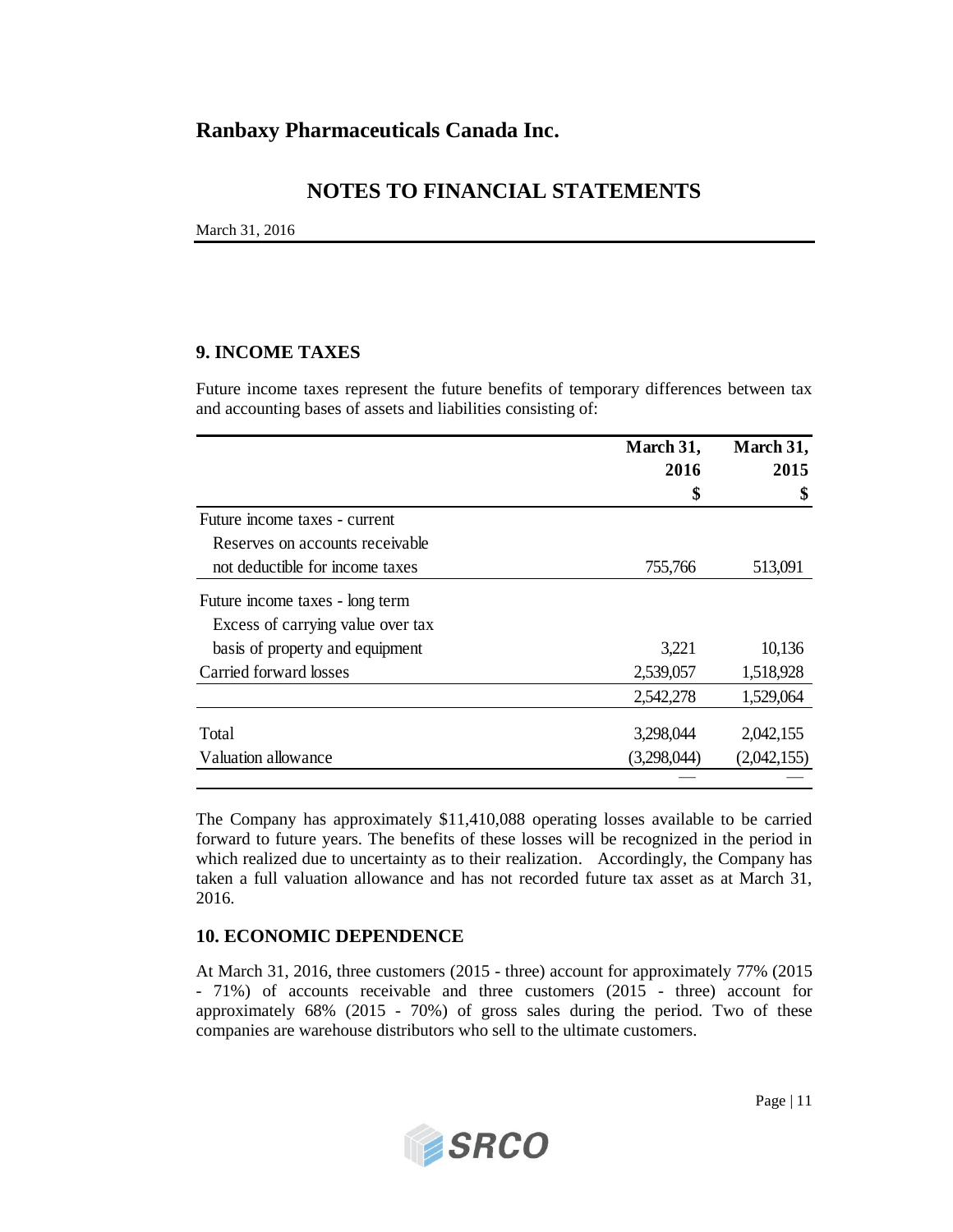## **NOTES TO FINANCIAL STATEMENTS**

#### March 31, 2016

Inventory purchases from related parties accounted for 48% (2015 - 54%) of the purchases for the 12 month period ended March 31, 2016. Approximately 38% (2015 - 30%) of accounts payable at year end are owing to the parent company and commonly controlled subsidiaries. The Company's operations depend on purchases from the related party group.

### **11. CONTINGENCIES**

The Company, along with other related parties, has been named as defendant in two separate product-related class action lawsuits. These lawsuits remain at an early stage, and as litigation is subject to many uncertainties, it is not possible to predict the ultimate outcome of these lawsuits or to estimate the loss, if any, which may result. In the opinion of management, based on the advice and information provided by its legal counsel, final determination of these litigations will not materially affect the Company's financial position or results of operations.

### **12. FINANCIAL INSTRUMENTS**

The Company is exposed to various risks through its financial instruments. The following analysis provides a measure of the Company's risk exposure and concentrations at the balance sheet date, March 31, 2016:

#### **Credit risk**

Credit risk is the risk that one party to a financial instrument will cause a financial loss for the other party by failing to discharge an obligation. The company's main credit risks relate to its accounts receivable and cash balance. The company provides credit to its clients in the normal course of its operations.

As at March 31, 2016, three customers (2015 - three) accounted for 70% (2015 - 70%) of revenues from operations and three customers (2015 - three) accounted for 71% (2015 - 80%) of the accounts receivable. Credit risk is minimized by having large and stable customers. The Company believes that there is no unusual exposure associated with the collection of these receivables. The Company performs regular credit assessments of its customers and limits credit extended when deemed necessary.

In order to reduce credit risk from the cash balance, the Company ensures to place funds with a highly reputable financial institution.

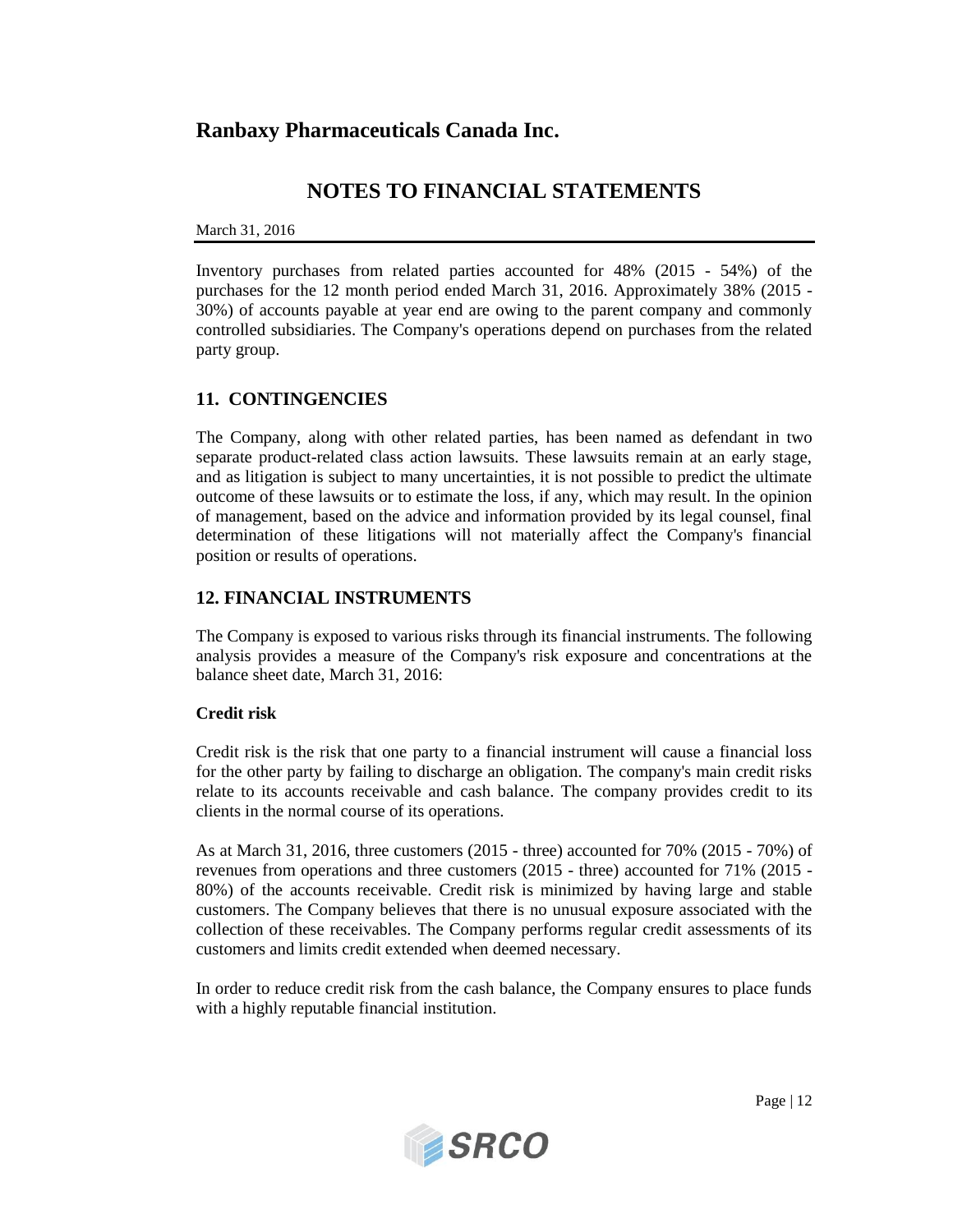## **NOTES TO FINANCIAL STATEMENTS**

March 31, 2016

### **12. FINANCIAL INSTRUMENTS** (continued)

#### **Foreign currency risk**

Foreign currency risk is the risk that the fair value or future cash flows of a financial instrument will fluctuate because of changes in foreign exchange rates. The Company enters into purchase transactions denominated in Indian Rupees (INR) and United States Dollars (USD) currencies for which the related expense and accounts payable balances are subject to exchange rate fluctuations. The Company does not use derivative instruments to reduce its exposure to foreign currency risk.

Cash and accounts payable held in United States dollars as at year end in equivalent Canadian dollars are as follows:

|                  | 2016      | 2015      |
|------------------|-----------|-----------|
|                  |           |           |
| Cash             | 1,152,467 | 732,981   |
| Accounts payable | 6,483,241 | 7,141,285 |

#### **Liquidity Risk**

Liquidity risk is the risk that an entity will encounter difficulty in meeting obligations associated with financial liabilities. The company is exposed to this risk mainly in respect of its accounts payable.

#### **Interest Rate Risk**

Interest rate risk is the risk that the value of a financial instrument might be adversely affected by a change in the interest rates. In seeking to minimize the risks from interest rate fluctuations, the Company manages exposure through its normal operating and financing activities. The Company is exposed to interest rate risk primarily through its floating interest rate overdraft and business line of credit facility that it utilizes.